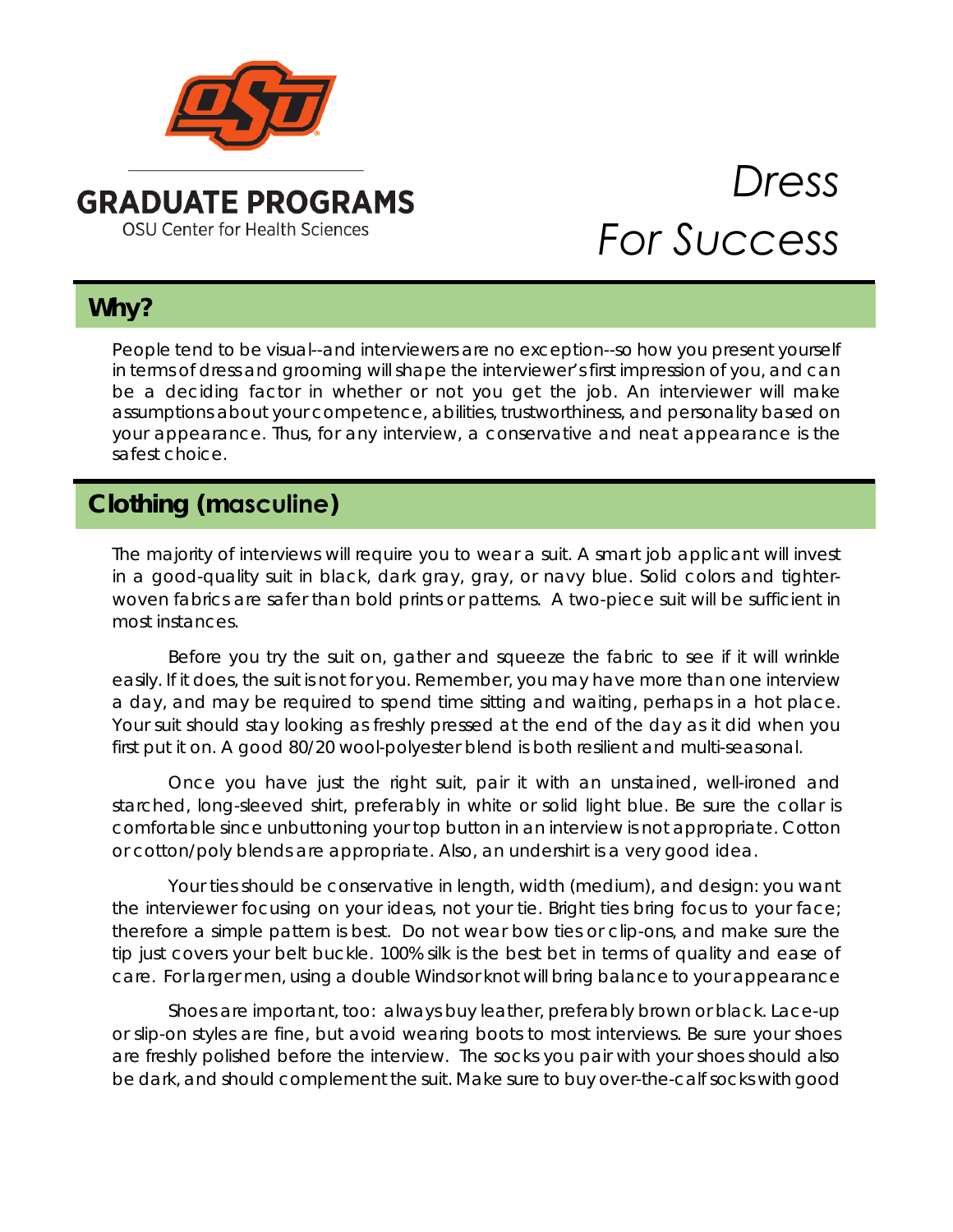elastic to avoid the top of the sock showing if you cross your legs. Choose a belt to match your shoes closely; it should be plain and have a small, simple buckle.

## **Clothing (feminine)**

The majority of interviews will require you to wear a suit. A smart job applicant will invest in a good-quality suit in dark gray, gray, navy blue, black, or taupe. Avoid suits with any kind of pattern. Although patterns are permissible, a solid-colored suit will satisfy all purposes.

Before you even try the suit on, gather and squeeze the fabric to see if it will wrinkle easily. If it does, the suit is not for you. Remember, you may have more than one interview a day, and may be required to spend time sitting and waiting, perhaps in a hot place. Your suit should stay looking as freshly pressed at the end of the day as it did when you first put it on. A good 80/20 wool-polyester blend is both resilient and multiseasonal. If your suit has a skirt, it should be knee length.

Once you have just the right suit, pair it with a light-colored blouse. A tailored blouse will be more flattering and less bulky. The blouse should not be tightly fitted or revealing. No undergarments should be visible.

Your shoes should be leather, closed-toe pumps with a low to medium heel. The best way to choose a shoe color is to have the shoe match or be darker than the hem color of your skirt. Make sure your hose are lighter than your shoes; in fact, try to match your skin tone. Check for runs carefully, and it wouldn't hurt to carry a spare pair in your purse.

Ideally, you should carry personal items in a pocket of your briefcase to avoid any confusion with straps. Make sure the pocket can be sealed or zipped. If you must carry a purse, it should be small and have a shoulder strap. The color should match your shoes as closely as possible. For women, black shoes and bags are an excellent choice.

## **A Few General Tips**

#### *Obviously, dress will vary by place of employment. Do your research before you go to your interview. Not all of these tips will apply to every interview. Some places may be more liberal while others are more conservative.*

- Be clean and use unscented deodorant liberally.
- Arrive early. In a restroom, check your clothes, hair, hands and nails, and face: corners of eyes, nose, and teeth. Carry and use a travel mouthwash.
- Take off your jacket prior to an interview or while traveling to keep it neat and wrinkle-free and to keep yourself cool.
- Keep jewelry conservative.
	- o For men, a good quality watch with a metal or leather strap and one ring on your ring finger is acceptable.